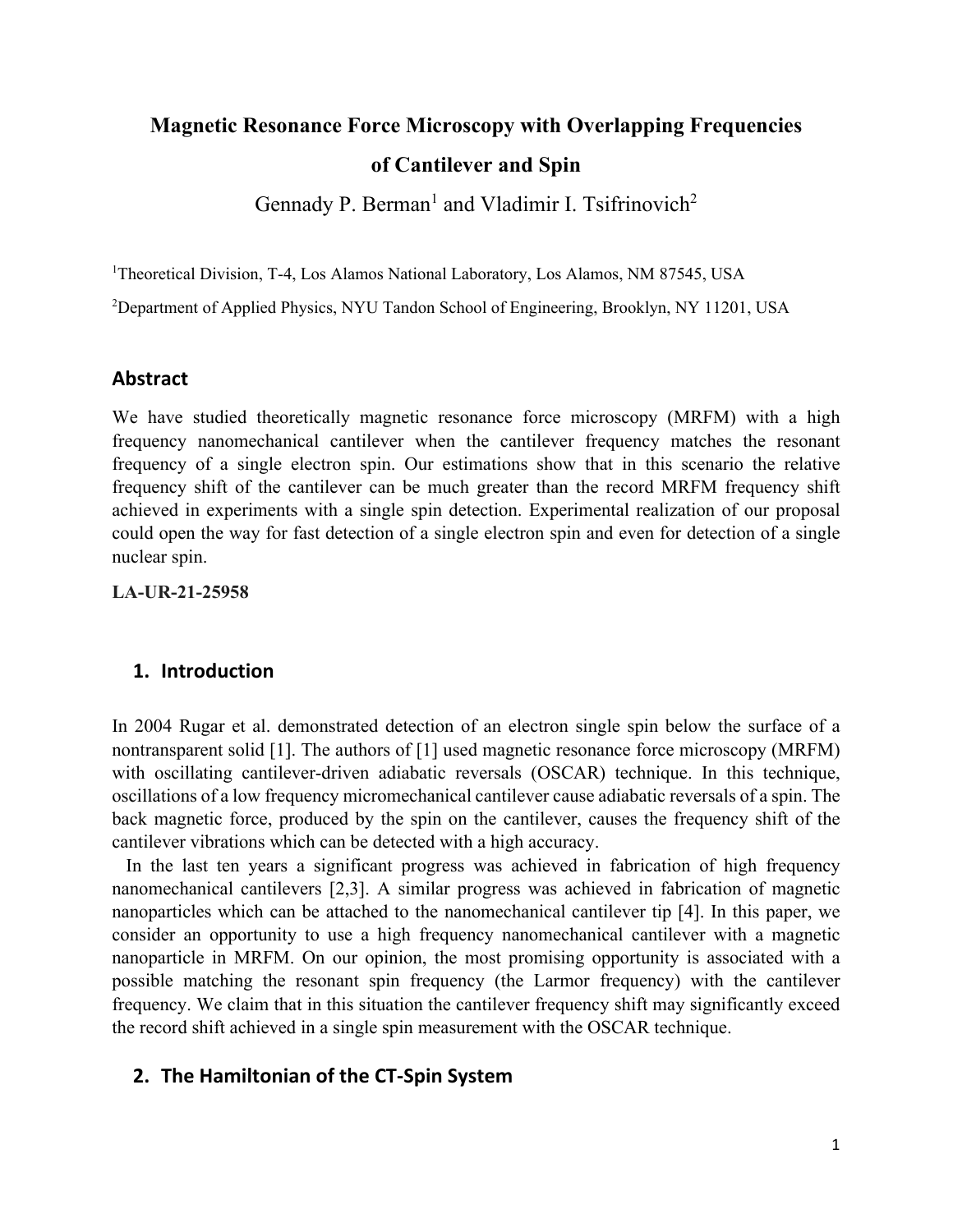We will consider a situation shown in Fig. 1: a uniform spherical ferromagnetic particle is attached to the tip of a vertical cantilever which can oscillate near the horizontal surface of a sample. A single non-paired electron spin of an atom or ion is located below the surface of the sample. The position of the center of the ferromagnetic particle will be referred as the position of the cantilever tip (CT) which can oscillate along the horizontal  $x - axis$ . The energy of the magnetic interaction between the ferromagnetic particle and the spin will be referred as the CTspin interaction. With no CT-spin interaction the equilibrium position of CT is the origin. The spin is located at a point,  $P$ , with coordinates,  $(0,0,-d)$ , where  $d$  is the equilibrium distance between the spin and CT with no CT-spin interaction.



**Fig. 1**: The cantilever-spin system. Spin is located at a point:  $(0,0,-d)$ . FM is the ferromagnetic particle. "A" is the amplitude of CT oscillations.

First, we consider the magnetic dipole field,  $B(x_c)$ ,  $\overline{1}$ at the spin location produced by the particle, where  $x_c$ is the coordinate of CT. It is clear that the displacement of CT by  $x_c$  is equivalent to the displacement of the spin by  $x = -x_c$ . In the latter case we have,

$$
B_j(x) = B_j(0) - G_{jx}x,
$$
  
\n
$$
G_{jx} = -\frac{\partial B_j}{\partial x}\Big|_P, \quad j = x, y, z.
$$
\n(1)

The classical energy of the CT-spin interaction can be written as,

$$
U = -\vec{\mu} \cdot \vec{B} = -\sum_{j} \mu_j B_j(0) + \sum_{j} \mu_j G_{jx} x.
$$
 (2)

Here  $\vec{\mu}$  is the spin magnetic moment. We will assume that the magnetic moment of the ferromagnetic particle  $\vec{m}$  points in the negative *z* − direction:  $\vec{m} = (0,0,-m)$ . Then, in the equilibrium position with no CT-spin interaction only the *z* − component of the dipole magnetic field is not equal to zero at point  $P: \vec{B}(0) = (0, 0, -B_d)$ , where  $B_d$  is the magnitude of the dipole magnetic field at point, *P* produced by the ferromagnetic particle located at the origin. Also, in the absence of an electric current the curl of the magnetic field near the spin location is zero. Using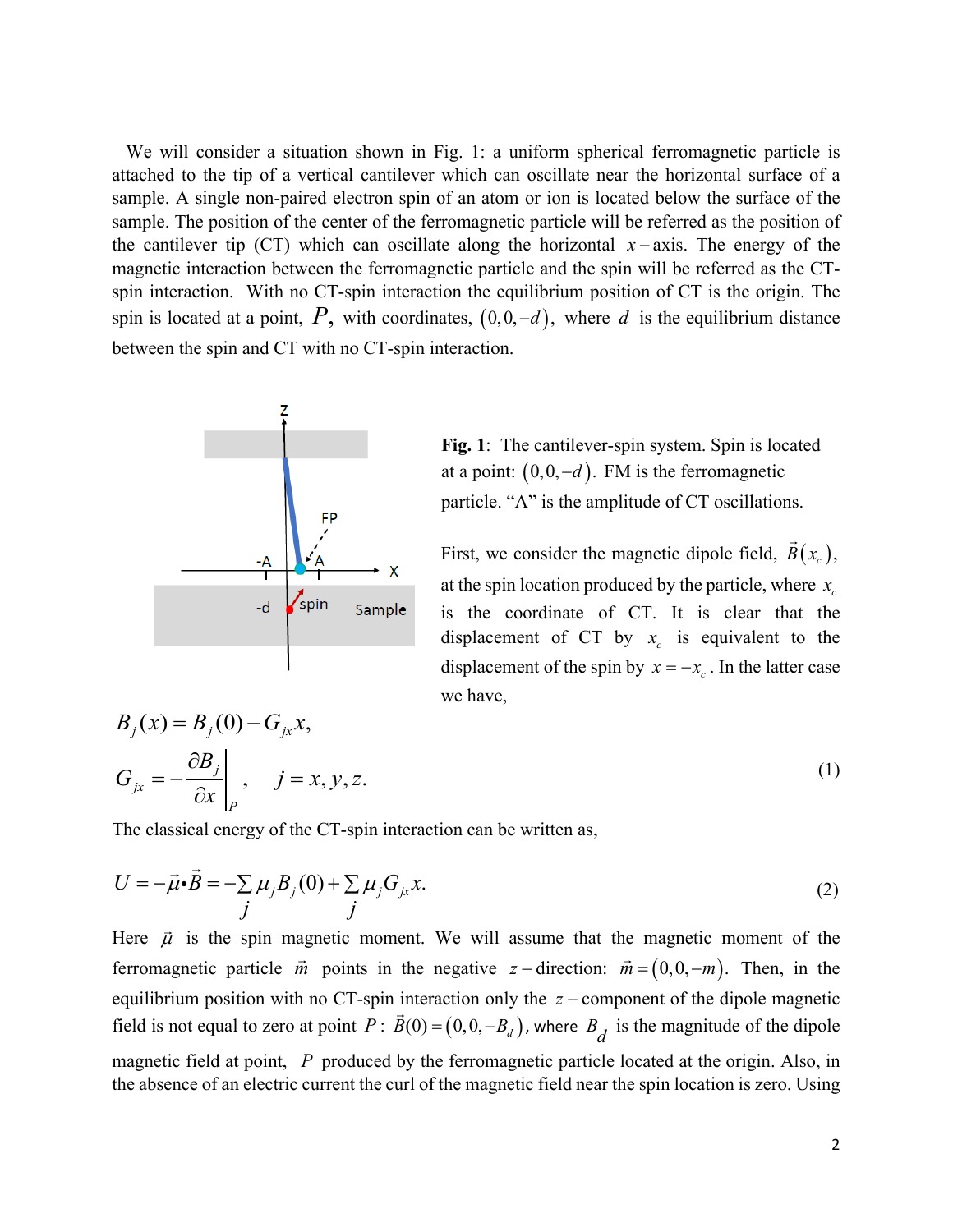these two statements, we can re-write the expression for the CT-spin energy in more convenient form,

$$
U = \mu_z B_d + \left( G_{xx} \mu_x + G_{xy} \mu_y + G_{xz} \mu_z \right) x.
$$
 (3)

The magnetic field produced by a uniformly magnetized spherical particle located at the origin is well known [5]:

$$
\vec{B}(\vec{r}) = \frac{\mu_0}{4\pi r^3} \left\{ \frac{3(\vec{m} \cdot \vec{r}) \vec{r}}{r^2} - \vec{m} \right\}.
$$
\n(4)

Here  $\mu_0$  is the permeability of free space. The *x* − component of the magnetic field equals,

$$
B_x = -\frac{3\mu_0 m}{4\pi r^5} zx.
$$
\n<sup>(5)</sup>

From this equation, we find the partial derivatives in (1), and write the expression for the CT-spin energy in the form,

$$
U = \mu_z B_d - G_{xx} \mu_x x_c,
$$
  
\n
$$
G_{xx} = \frac{3\mu_0 m}{4\pi d^4}, B_d = \frac{2\mu_0 m}{4\pi d^3}.
$$
\n(6)

Note, that we changed *x* to (-x<sub>c</sub>). Next, we assume that an external magnetic field  $\vec{B}_{ex}$   $(B_{ex} > B_{d})$ which points in the positive z-direction tunes the spin Larmor frequency  $2\mu_B (B_{ex} - B_d)/\hbar$  to the CT frequency  $\omega = k/M$ , where  $\mu_B$  is the Bohr magneton, k and M are the force constant and effective mass of CT. The energy of interaction between the spin and the external magnetic field is  $-\mu_z B_{ex}$ . The effective CT mass, *M*, equals to the sum of the effective mass of the CT with no ferromagnetic particle,  $M_{np}$ , and the mass of the particle,  $M_{p}$  [3, 6]:

$$
M = M_{np} + M_p \tag{7}
$$

 Now, we can write the total quantum Hamiltonian of the CT-spin system [6]. We will express it in terms of the creation,  $a^{\dagger}$ , and the annihilation, *a*, operators: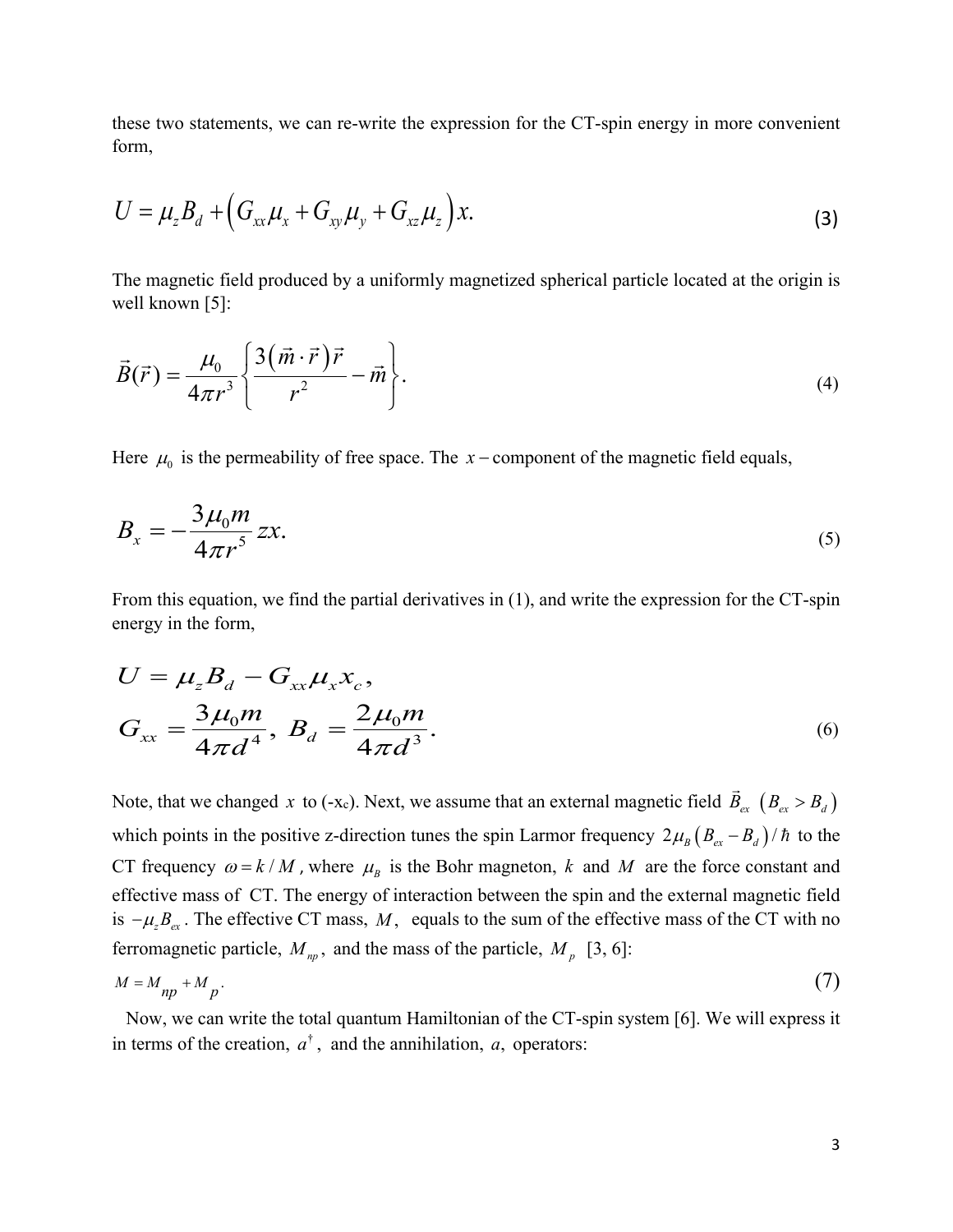$$
H = \hbar \omega \left( a^{\dagger} a + \frac{1}{2} \right) + \frac{\hbar \omega}{2} \sigma_z + \hbar \lambda \sigma_x \left( a^{\dagger} + a \right),
$$
  
\n
$$
a = \sqrt{\frac{M \omega}{2\hbar}} \left( x_c + \frac{i}{M \omega} p_c \right),
$$
  
\n
$$
\lambda = \frac{\mu_B G_{xx}}{\sqrt{2\hbar \omega M}}.
$$
\n(8)

Here  $p_c$  is the CT momentum operator,  $\sigma_z$  and  $\sigma_x$  are the Pauli operators. The first term in the Hamiltonian (8) describes the energy of the CT oscillations, the second term is the spin Zeeman energy, the third one is the energy of the CT-spin interaction with the interaction constant,  $\lambda$ . The signs in the second and third terms of the Hamiltonian are positive due to the negative gyromagnetic ratio of an electron.

 Hamiltonian (8) is the same as the Hamiltonian of the well-known Rabi model (see, for example, [7]). If the interaction constant,  $\lambda$ , is small compared to the frequency,  $\omega$ , the Rabi model can be reduced to the Jaynes-Cummings model with Hamiltonian,

$$
H = \hbar \omega \left( a^{\dagger} a + \frac{1}{2} \right) + \frac{\hbar \omega}{2} \sigma_z + \frac{\hbar \lambda}{2} \left( a^{\dagger} \sigma_- + a \sigma_+ \right),
$$
  
\n
$$
\sigma_{\pm} = \sigma_x \pm i \sigma_y.
$$
\n(9)

#### **3. Estimation of the frequency shift**

The energy levels of the Jaynes-Cummings model are well known [7]:

$$
E_{\pm}(n) = \hbar \left\{ \omega \left( n + \frac{1}{2} \right) \pm \frac{1}{2} \lambda \sqrt{n+1} \right\}.
$$
 (10)

Thus, the frequency shift of the CT oscillations can be estimated as,

$$
\delta\omega(n) = \frac{1}{2}\lambda\sqrt{n+1} = \mu_B G_{xx} \sqrt{\frac{n+1}{8M\hbar\omega}}.
$$
\n(11)

The mean value of *n* can be expressed in terms of the quasiclassical amplitude, *A*, of the CT oscillations. Indeed, the mean CT energy is,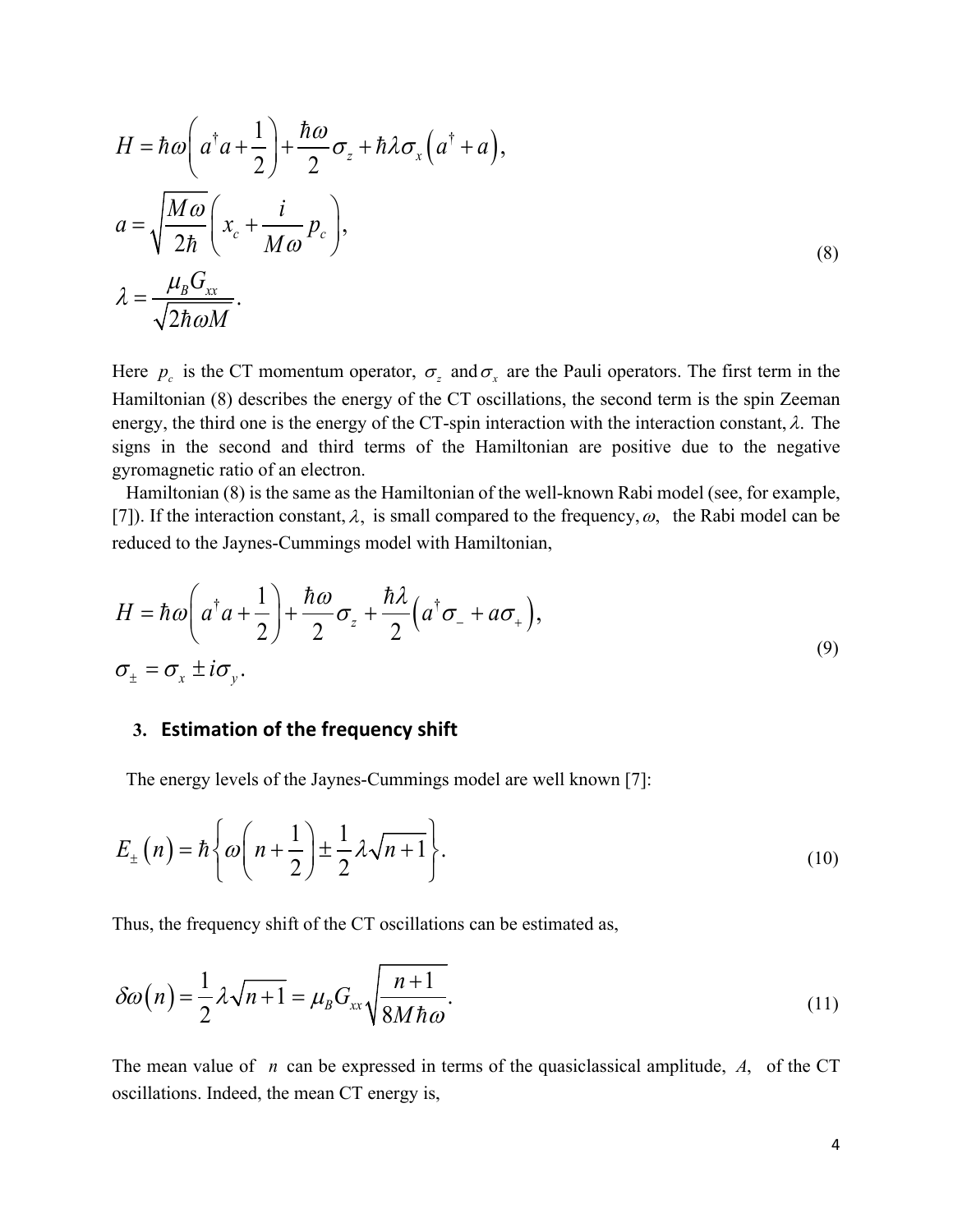$$
\langle E \rangle = \left( \langle n \rangle + \frac{1}{2} \right) \hbar \omega = \frac{1}{2} M \left( \omega A \right)^2.
$$
 (12)

Here angular brackets denote quantum mechanical average. Assuming that  $\langle n \rangle \gg 1$ , we obtain the expression for the relative frequency shift:

$$
\frac{|\delta\omega|}{\omega} = \frac{\mu_B A}{4\hbar\omega} \cdot G_{xx}.\tag{13}
$$

This expression should be compared to the corresponding expression in the OSCAR MRFM, where the *z* − component of the spin oscillates with the CT frequency,  $\omega$ , while the resonant Larmor frequency is much greater than  $\omega$  [6]:

$$
\frac{|\delta\omega|}{\omega} = \frac{2\mu_B}{\pi k A} \cdot |G_{xx}| \tag{14}
$$

The two expressions, (13) and (14), describe different dependences of parameters. In particular, the relative frequency shift (13) is proportional to the amplitude of oscillations, *A*, while the OSCAR shift (14) is inversely proportional to *A*.

 Finally, we will estimate the value of the relative frequency shift (13). We note that the maximum magnetic field gradient, produced by a magnetic nanoparticle, can be much greater than the same gradient produced by a particle of a micrometer size. Indeed, if the radius of a spherical particle is *R*, the theoretical limit for the minimum CT-spin distance is  $d = R$ . The magnetic field gradient is proportional to the magnetic moment of the particle, *m*, which is proportional to  $R^3$ :  $m \propto R^3$ . From the other side, the gradient of the magnetic field is inversely proportional to  $d^4 \propto R^4$ . Thus, the maximum possible magnetic field gradient increases with decrease of *R*. Note, that in our estimations we are not going to take advantage from this opportunity. We will assume that a magnetic nanoparticle of radius 50 nm is attached to a cantilever tip. We will take the value of magnetization (per unit mass) reported in [4] for  $Zn_xFe_{3-x}O_4$ :  $m/M_p = 200 \text{ JT}^{-1}\text{kg}^{-1}$ . Taking the density of iron oxide 5170 kg/m<sup>3</sup>, we obtain the mass of the particle  $M_p = 2.71 \cdot 10^{-18}$  kg, and its magnetic moment,  $m = 5.41 \cdot 10^{-16}$  J/T. For the CT-spin distance,  $d = 4R = 200$  nm, we obtain from  $(6)$ :

$$
G_{xx} = \frac{3\mu_0 m}{4\pi d^4} = 1.014 \cdot 10^5 \text{ T/m}.
$$
 (15)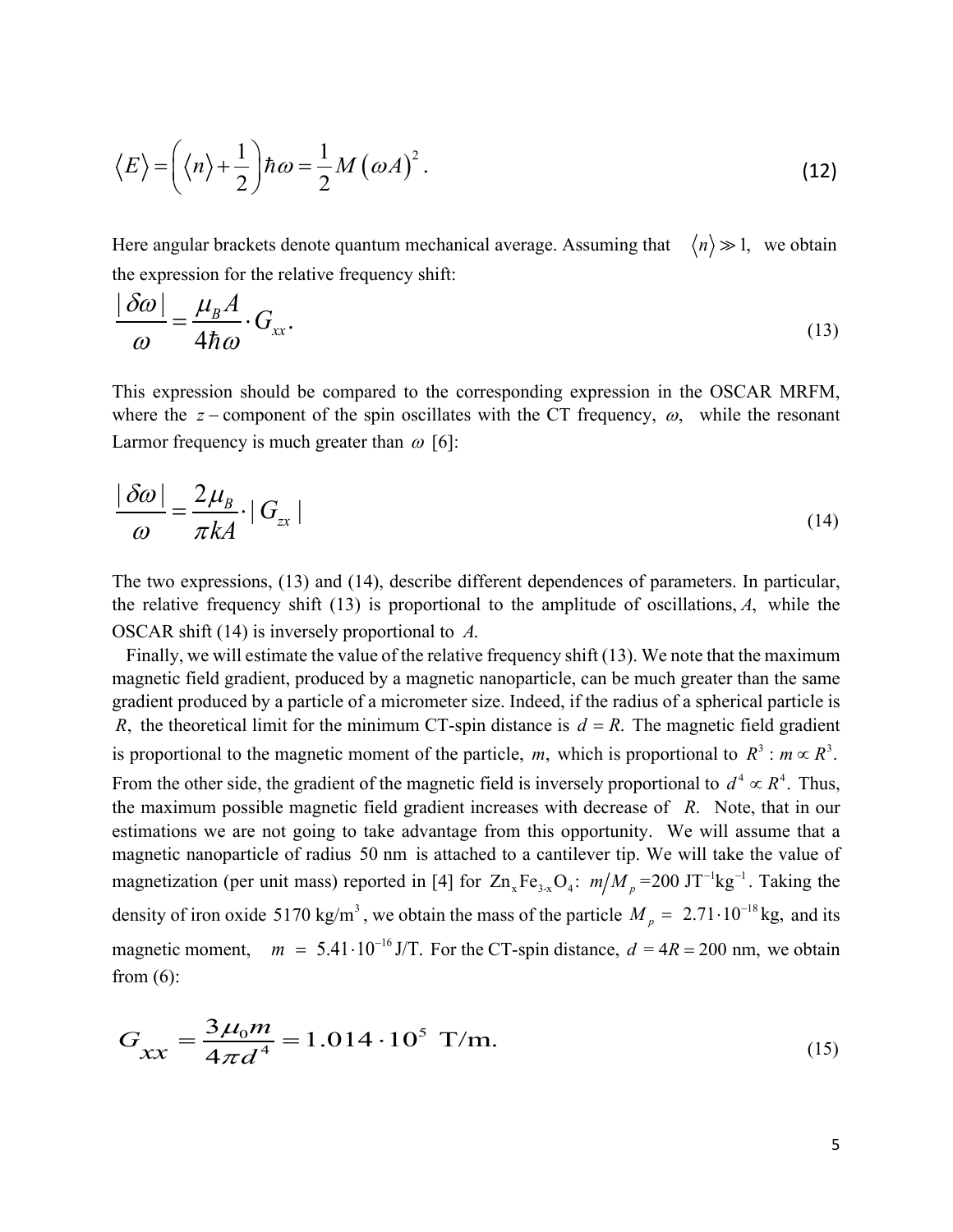This value is close to the corresponding typical values in the OSCAR experiments. As an example, in ref. [8],

$$
G_{zx} = 4.3 \cdot 10^5 \text{ T/m}.
$$
 (16)

We will consider a  $600x400x100$  nm silicon carbide cantilever reported in [2], with the frequency with no particle,  $\omega_{np}/2\pi = 127$  MHz, and force constant,  $k = 32.1$  N/m. From this data, we can find the effective mass of the CT with no ferromagnetic particle,

$$
M_{np} = \frac{k}{\omega_{np}^2} = 5.04 \cdot 10^{-17} \text{ kg.}
$$
 (17)

The effective mass of the CT with a ferromagnetic particle is,

$$
M = M_{np} + M_p = 5.31 \cdot 10^{-17} \text{ kg.}
$$
 (18)

Correspondingly, the frequency of the CT is,

$$
\frac{\omega}{2\pi} = \frac{1}{2\pi} \sqrt{\frac{k}{M}} = 124 \text{ MHz.}
$$
\n(19)

Finally, taking the amplitude of oscillations,  $A = 10$  nm, which is similar to that used in the OSCAR experiments (e.g.,  $A = 16$  nm, in [1], and  $A = 10$  nm, in [8]), we compute the relative frequency shift (13):

$$
\frac{|\delta\omega|}{\omega} = \frac{\mu_B A}{4\hbar\omega} \cdot G_{xx} = 2.86 \cdot 10^{-2}.
$$
\n(20)

The relative frequency shift in the OSCAR single spin detection [1] was  $7.64x10^{-7}$ , more than 4 orders of magnitude smaller than the value estimated in (20). Thus, we can expect that matching the CT and spin resonant frequencies can significantly simplify the detection of a single electron spin, and even open the way for detection of a single nuclear spin.

#### **4. Conclusion**

We suggested to use recent advance in fabrication of high frequency nanomechanical cantilevers and magnetic nanoparticles in order to match the Larmor spin frequency to the frequency of the